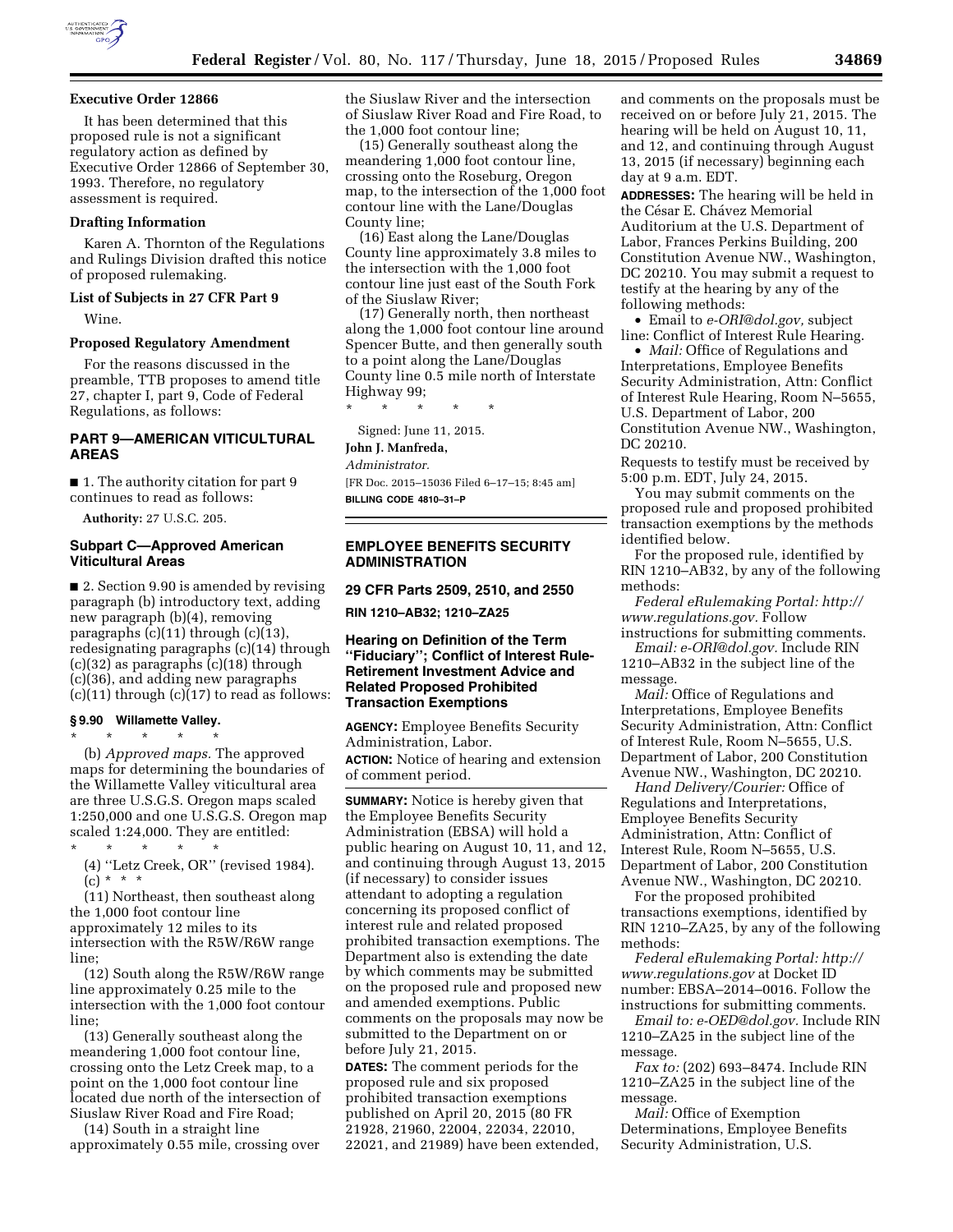Department of Labor, 200 Constitution Avenue NW., Suite 400, Washington DC 20210. Please include the application number(s) of the proposed prohibited transaction exemption upon which you are commenting: D–11712; D–11713; D– 11687; D–11327; D–11820; or D–11850; or any combination thereof.

*Hand Delivery/Courier:* Office of Exemption Determinations, Employee Benefits Security Administration, U.S. Department of Labor, 122 C St. NW., Suite 400, Washington DC 20001. Please include the application number(s) of the proposed prohibited transaction exemption upon which you are commenting: D–11712; D–11713; D– 11687; D–11327; D–11820; or D–11850; or any combination thereof.

**FOR FURTHER INFORMATION CONTACT:** Fred Wong, Office of Regulations and Interpretations, Employee Benefits Security Administration (EBSA), (202) 693–8510. This is not a toll-free number.

**SUPPLEMENTARY INFORMATION:** EBSA published in the **Federal Register** on April 20, 2015, a proposed rule that, upon adoption, would define who is a ''fiduciary'' of an employee benefit plan under the Employee Retirement Income Security Act of 1974 (ERISA) as a result of giving investment advice to a plan or its participants or beneficiaries. The proposal also applies to the definition of a ''fiduciary'' of a plan, including an IRA, under section 4975 of the Internal Revenue Code (Code).1 If adopted, the proposal would treat persons who provide investment advice or recommendations to an employee benefit plan, plan fiduciary, plan participant or beneficiary, IRA, or IRA owner as fiduciaries in a wider array of advice relationships than the existing ERISA and Code regulations, which would be replaced. In the same edition of the **Federal Register** as the proposed regulation, EBSA also proposed new exemptions and amendments to existing exemptions from the prohibited transaction rules applicable to fiduciaries under ERISA and the Code. If adopted, these proposals would allow certain broker-dealers, insurance agents, and others that act as investment advice fiduciaries to continue to receive many common forms of compensation that otherwise would be prohibited as conflicts of interest. The proposed rule, and related exemptions, would increase consumer protection for plan sponsors,

fiduciaries, participants, beneficiaries, and IRA owners. For a full discussion of the proposed rule changes see 80 FR 21928 or visit EBSA's Web site at *[http://www.dol.gov/ebsa,](http://www.dol.gov/ebsa)* see Proposed Rules. For a full discussion of the proposed prohibited transaction exemptions and amendments to existing exemptions, see 80 FR 21960, *et seq.,* or visit EBSA's Web site at *[http://](http://www.dol.gov/ebsa) [www.dol.gov/ebsa](http://www.dol.gov/ebsa)* (see Proposed Rules).

Since publication in the **Federal Register**, there has been considerable interest expressed in the proposed rule, the related proposed prohibited transaction exemptions, and the accompanying Regulatory Impact Analysis, as well as several public comments requesting an extension of the comment period. The April 20 **Federal Register** documents provided a 75-day public comment period and required public comments to be submitted on or before July 6, 2015. Although the proposed rule included a 75-day comment period from the date of publication, the Department made clear that the opportunity for public input would not end after 75 days.

In order to ensure that interested persons have sufficient time to share their views on the proposed rule and proposed new and amended prohibited transaction exemptions, EBSA is extending the comment period for submitting comments until July 21, 2015.

The **Federal Register** documents published on April 20 also explained that the Department intended to hold a public hearing within 30 days of the close of the initial comment period, after which the comment period will reopen until approximately two weeks after the hearing transcript is published—a process that we anticipate will provide an additional 30 to 45 days of public comment.

The hearing on this proposed rulemaking will be held on August 10, 11, and 12, and continuing through August 13, 2015 (if necessary) beginning each day at 9 a.m. EDT, in the César E. Chávez Memorial Auditorium of the U.S. Department of Labor, Frances Perkins Building, at 200 Constitution Avenue NW., Washington, DC 20210. The hearing will be transcribed and the comment period will remain open after the conclusion of the hearing until 14 days after the official transcript is posted on EBSA's Web site. Thus, with the 15-day extension of the public comment period announced in this document, the initial comment period will be more than 90 days and, following the public hearing and opening of the comment period until 14 days after the hearing transcript is

posted, we anticipate the opportunity for public testimony and comments may be more than 140 days in total.

Persons interested in presenting testimony and answering questions at this public hearing must submit, by 5:00 p.m. EDT, July 24, 2015, a written request to testify and an outline of the issues they would like to address at the hearing. In addition to the outline, all requests to testify must clearly identify: (1) The name of the person desiring to serve as a witness; (2) the organization or organizations represented, if any; (3) contact information (address, telephone, and email), and (4) an indication of whether the person or organization submitted a written comment on the proposal, and, if so, the date of the comment letter. The hearing will be open to the general public. Any individuals with disabilities who need special accommodations should contact EBSA after submitting their written request to testify concerning the scheduling of their testimony.

In addition to testimony on the proposed rule and proposed prohibited transaction exemptions, a portion of the hearing will focus specifically on the Department's Regulatory Impact Analysis, which addresses the effects of conflicts of interest in the market for retirement investment advice and the need for regulation, the anticipated economic effects of the proposal, and the relative merits of certain regulatory alternatives. Thus, a portion of the hearing will be dedicated to testimony from panels of witnesses who specifically request an opportunity to present testimony focused on just the Department's Regulatory Impact Analysis. Persons or organizations who want to have a witness testify during this portion of the hearing should so state in their request to testify and should limit the outline for that witness' testimony accordingly.

Depending upon the number and nature of the requests to testify, and in light of the limited time and space available for the public hearing, EBSA may need to limit the number of those testifying in order to provide an opportunity for the presentation of the broadest array of points of view on all aspects of the proposal during the period allotted for the hearing. The Department expects to organize the hearing into panels of witnesses with three or more witnesses on each panel. The Department will give preference in assigning panel slots to those persons or organizations who have submitted substantive comment letters regarding the proposals by the close of the comment period on July 21. The Department will also give preference, to

<sup>1</sup>Under section 102 of Reorganization Plan No. 4 of 1978, the authority of the Secretary of the Treasury to interpret section 4975 of the Code was transferred, with certain exceptions not here relevant, to the Secretary of Labor. References in this document to sections of ERISA should be read to refer also to the corresponding sections of the Code.